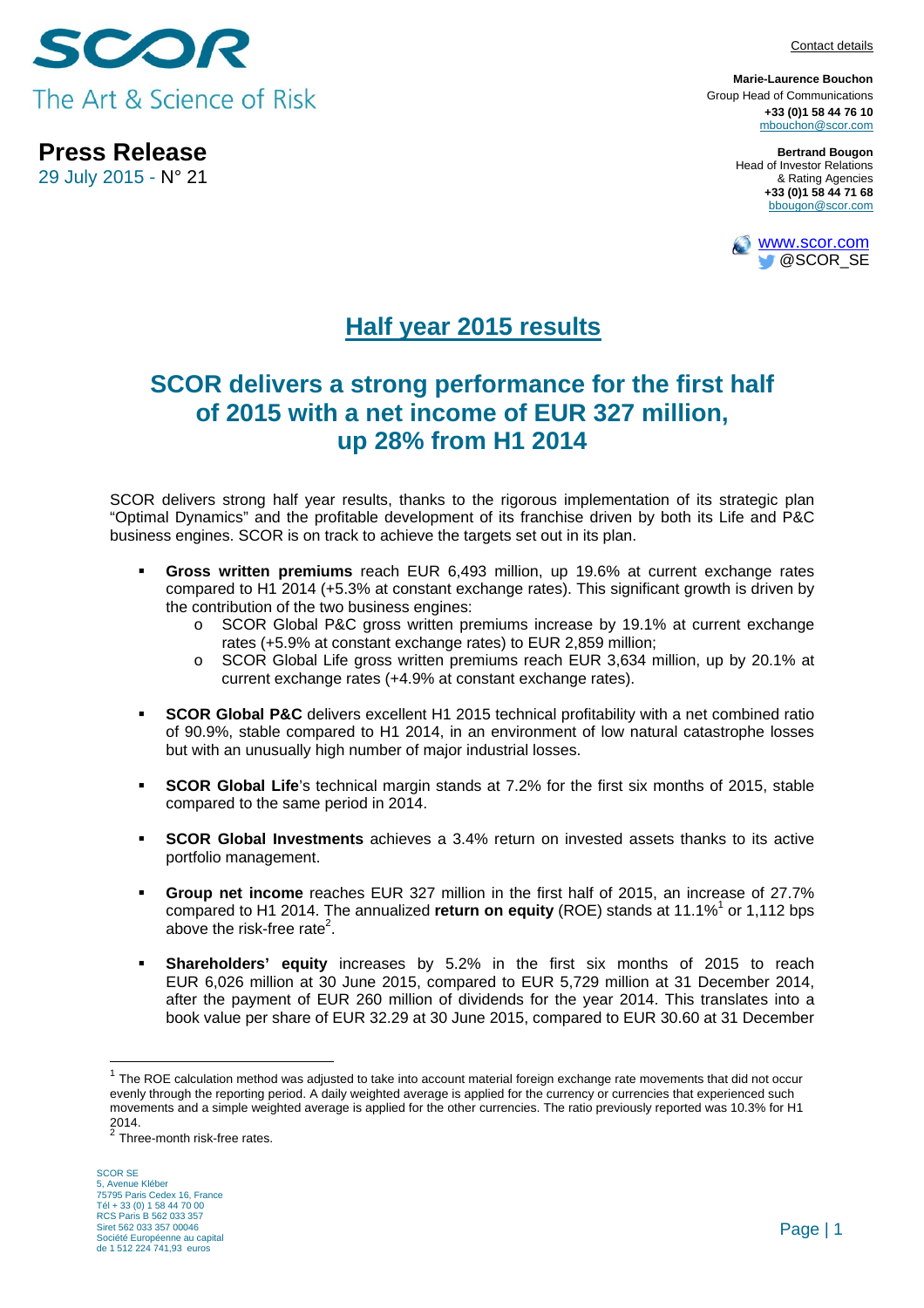

**Press Release** 

29 July 2015 - N° 21

**Marie-Laurence Bouchon** Group Head of Communications **+33 (0)1 58 44 76 10** mbouchon@scor.com

> **Bertrand Bougon**  Head of Investor Relations & Rating Agencies **+33 (0)1 58 44 71 68**  bbougon@scor.com



2014. This increase is driven by a high net income contribution and strong foreign exchange impact of EUR 280 million.

 **SCOR's financial leverage** stands at 24.1% at 30 June 2015, up from 23.1% at 31 December 2014 following the successful placement of EUR 250 million dated subordinated debt issued with a coupon set at 3.25%. In addition, SCOR has called two debts due in 2029 and 2020 respectively for EUR 10 million and EUR 93 million. The latter will be accounted for in Q3  $2015^3$ .

#### **SCOR Group H1 and Q2 2015 key financial details:**

|                                                                          | <b>YTD</b> |         |           | <b>QTD</b> |         |            |
|--------------------------------------------------------------------------|------------|---------|-----------|------------|---------|------------|
| In EUR millions<br>(unaudited, rounded,<br>at current exchange<br>rates) | H1 2015    | H1 2014 | Variation | Q2 2015    | Q2 2014 | Variation  |
| Gross written<br>premiums                                                | 6,493      | 5,427   | 19.6%     | 3,369      | 2,758   | 22.2%      |
| Group Cost Ratio                                                         | 5.1%       | 5.0%    | $0.1$ pts | 5.1%       | 5.0%    | $0.1$ pts  |
| Net return on invested<br>assets                                         | 3.4%       | 2.9%    | $0.5$ pts | 3.4%       | 3.1%    | $0.3$ pts  |
| Annualized ROE                                                           | 11.1%      | 10.3%   | $0.8$ pts | 10.3%      | 9.8%    | $0.5$ pts  |
| Net income                                                               | 327        | 256     | 27.7%     | 152        | 121     | 25.6%      |
| Shareholders' equity                                                     | 6,026      | 5,147   | 17.1%     | 6,026      | 5,147   | 17.1%      |
| P&C Combined ratio                                                       | 90.9%      | 90.9%   | $0.0$ pts | 92.6%      | 92.8%   | $-0.2$ pts |
| Life technical margin                                                    | 7.2%       | 7.2%    | $0.0$ pts | 7.2%       | 7.0%    | $0.2$ pts  |

*(\*)The ROE calculation method was adjusted to take into account material foreign exchange rate movements that did not occur evenly through the reporting period. A daily weighted average is applied for the currency or currencies that experienced such movements and a simple weighted average is applied for the other currencies. The ratio previously reported was 10.3% for H1 2014 (\*\*) Consolidated net income, Group share.* 

The first half of 2015 demonstrates the pertinence of the long-established strategy put in place by SCOR and set out in the "Optimal Dynamics" plan. The Group was able to deepen the franchise by leveraging on its diversified portfolio and to enlarge its global presence, notably with the planned opening of a branch in India and a representative office in Kenya.

The relevance of SCOR's strategy was affirmed by Fitch Ratings, which upgraded SCOR's Insurer Financial Strength (IFS) rating to 'AA- stable outlook' from 'A+ positive outlook'. The rating agency notably mentioned having taken into account "*the development of SCOR's reinsurance franchise, the scale and diversity of which have improved significantly through external growth and swift integration of acquired operations, helping to generate a more stable level of profitability*". The rating agency also noted "*the level of capitalisation that Fitch considers to be very strong*" as well as "*a consistent and prudent reserving philosophy*".

 $^3$  The financial leverage would be 23.2% if the EUR 93 million debt was called and accounted for in Q2 rather than in Q3.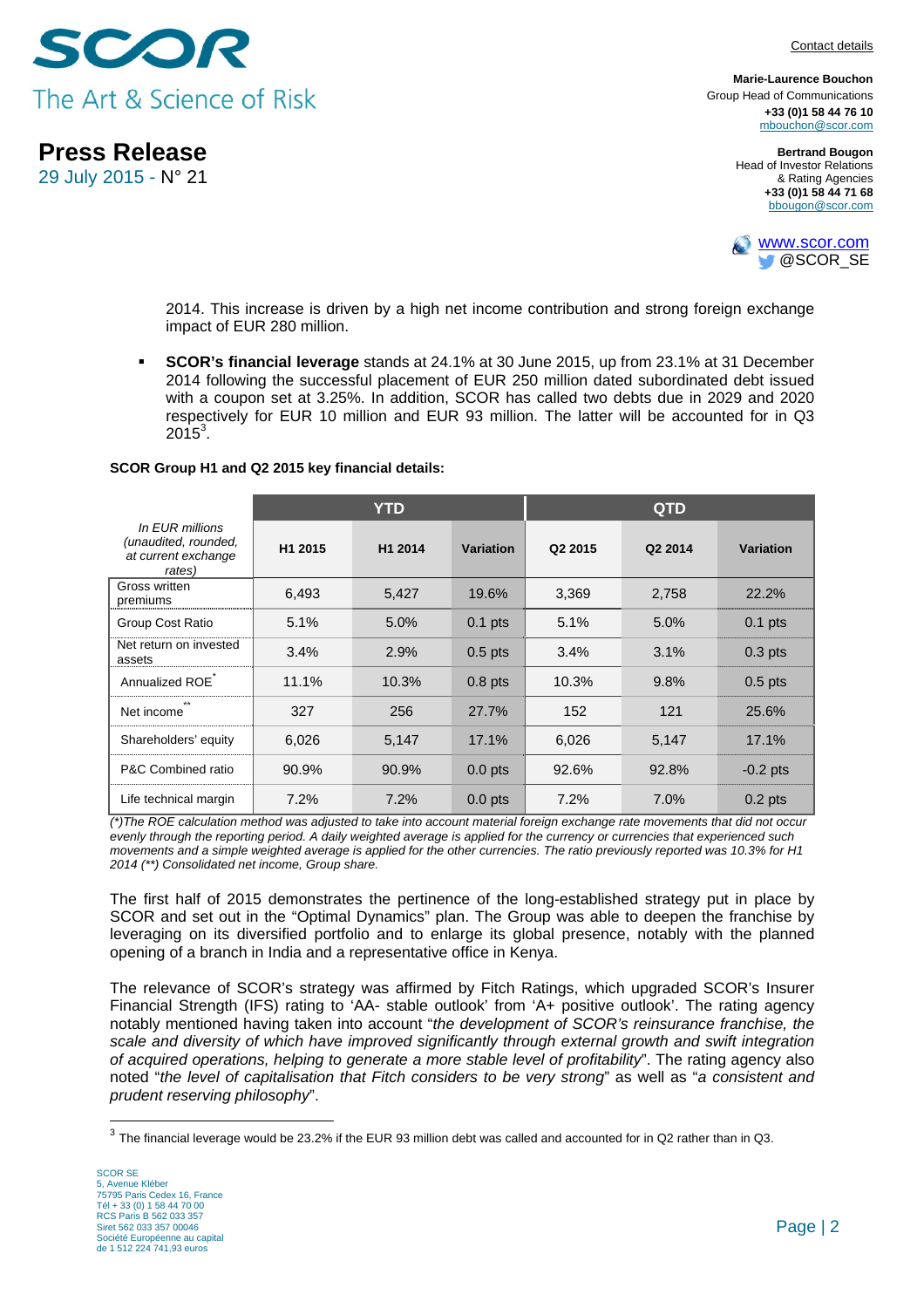

**Press Release** 

29 July 2015 - N° 21

Contact details

**Marie-Laurence Bouchon** Group Head of Communications **+33 (0)1 58 44 76 10** mbouchon@scor.com

> **Bertrand Bougon**  Head of Investor Relations & Rating Agencies **+33 (0)1 58 44 71 68**  bbougon@scor.com



**Denis Kessler, Chairman & CEO of SCOR,** comments: *"In H1 2015, SCOR continues to deploy its strategy based on the diversification of risks and deepening of the franchise and to deliver high quality*  results. During the second quarter, the Group has marked a significant milestone in terms of the *preparations for Solvency II, with the filing of its internal model to our primary regulator. SCOR strengthens its positioning worldwide and is on track to meet its "Optimal Dynamics" targets."* 

**In the first six months of 2015, SCOR Global P&C delivers excellent technical profitability, with a net combined ratio of 90.9%** 

#### *SCOR Global P&C key figures*:

| In EUR millions<br>(unaudited, rounded, at |                     | YTD     |           | <b>QTD</b>          |         |            |
|--------------------------------------------|---------------------|---------|-----------|---------------------|---------|------------|
| current exchange<br>rates)                 | H <sub>1</sub> 2015 | H1 2014 | Variation | Q <sub>2</sub> 2015 | Q2 2014 | Variation  |
| Gross written<br>premiums                  | 2,859               | 2.400   | 19.1%     | 1.461               | 1,198   | 22.0%      |
| Combined ratio                             | 90.9%               | 90.9%   | $0.0$ pts | 92.6%               | 92.8%   | $-0.2$ pts |

SCOR Global P&C posts gross written premium growth of +19.1% at current exchange rates (+5.9% at constant exchange rates) to EUR 2,859 million in the first six months of 2015, confirming the trends observed in the first quarter of 2015.

In the first half of 2015, SCOR Global P&C records excellent technical profitability with a net combined ratio of 90.9%, driven by:

- a net attritional loss ratio of 57.5%, standing only marginally above the 57% assumption of the strategic plan<sup>4</sup> despite the unusually high number of major industrial losses, notably an Offshore claim. This claim represents 2.3 percentage points of the 57.5% and accounts for EUR 55 million net before tax;
- a low level of nat cat losses of 1.8% in the first six months of 2015;
- Commissions and Management Expenses in line with those of the first quarter 2015.

The normalized net combined ratio (with a natural catastrophe budget of 7%) stands at 96.1% for the first half of 2015, impacted by the Offshore claim mentioned above. The 94% normalized combined ratio assumption for 2015 remains within reach.

SCOR Global P&C delivers strong renewals, achieving premium growth of 23.6% at constant exchange rates with regard to the EUR 418 million of premiums up for renewal in June and July 2015. The premiums up for renewal represent around 10% of the total annual volume of SCOR Global P&C premiums. They are distributed between P&C Treaties (69%) and Specialty Treaties (31%) in the

<sup>4</sup> See page 46 of the 2014 Investor day presentation available on www.scor.com.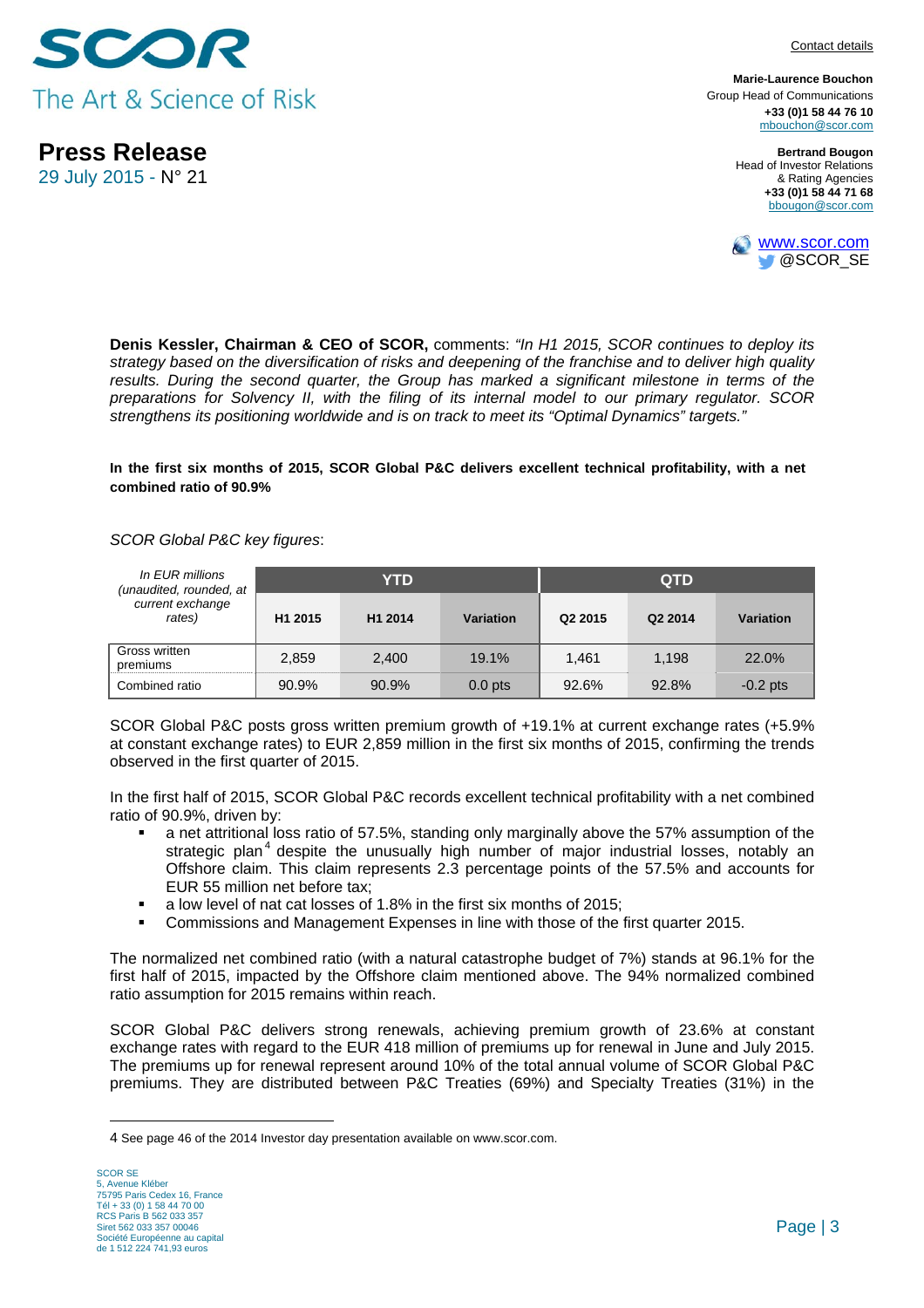

**Press Release** 

29 July 2015 - N° 21

**Marie-Laurence Bouchon** Group Head of Communications **+33 (0)1 58 44 76 10** mbouchon@scor.com

> **Bertrand Bougon**  Head of Investor Relations & Rating Agencies **+33 (0)1 58 44 71 68**  bbougon@scor.com



three geographical areas: Americas (59%), EMEA (32%), and Asia-Pacific (9%), with the main countries renewing being the US (including nat cat cover), Australia, the Middle East, South Africa and Latin America.

The main business line developments in the June-July 2015 renewals are as follows:

- **For P&C Treaties**: gross premiums increase by 20% at constant exchange rates, to EUR 354 million. This growth comes from the US and to a lesser extent from Asia-Pacific. It is mainly driven by new business with existing clients, thanks to SCOR Global P&C's strategy based on proximity, listening to clients' needs, and a global approach to client relationships across all of their business lines;
- **For Specialty Treaties**: gross premiums increase by 32% at constant exchange rates, to EUR 162 million. This growth is mainly driven by a large deal secured in Aviation as part of a global insurer relationship. Excluding this large deal, the growth would have been +4%.

SCOR Global P&C benefits from its well diversified franchise, with more than 60% of the premiums renewed in June-July 2015 relating to proportional business, which is still favoured by more advantageous primary insurance trends:

- Overall price decrease of around -2.4%, mainly driven by non-proportional business (in particular in EMEA). In the US cat market, the price decrease slowed down thanks to a lower level of overcapacity, as demonstrated by the decline and even disappearance of overplacements for a large number of contracts.
- Price decrease contained at -1.0% on a year-to-date basis, demonstrating SCOR Global P&C's ability to benefit from diversification and maintain the quality of its portfolio.

### **SCOR Global Life expands global franchise in key markets, maintaining strong technical performance**

*SCOR Global Life key figures:* 

| In EUR millions<br>(unaudited, rounded, at |                     | YTD     |           | <b>QTD</b>          |         |           |
|--------------------------------------------|---------------------|---------|-----------|---------------------|---------|-----------|
| current exchange<br>rates)                 | H <sub>1</sub> 2015 | H1 2014 | Variation | Q <sub>2</sub> 2015 | Q2 2014 | Variation |
| Gross written<br>premiums                  | 3,634               | 3.027   | 20.1%     | 1,908               | 1.560   | 22.3%     |
| Life technical margin                      | 7.2%                | 7.2%    | $0.0$ pts | 7.2%                | 7.0%    | $0.2$ pts |

SCOR Global Life gross written premiums stand at EUR 3,634 million in the first six months of 2015, up 20.1% at current exchange rates compared to the same period last year (+4.9% at constant exchange rates), resulting from:

- Growth in all three business areas: Protection, Longevity and Financial Solutions, with Longevity expected to meet the gross written premium assumption for 2016 set out in "Optimal Dynamics" already in 2015;
- The successful execution of the business strategy in Asia-Pacific and business underwritten in Latin America, providing a flow of new business within Financial Solutions and Protection.

SCOR SE 5, Avenue Kléber 75795 Paris Cedex 16, France Tél + 33 (0) 1 58 44 70 00 RCS Paris B 562 033 357 Siret 562 033 357 00046 Société Européenne au capital de 1 512 224 741,93 euros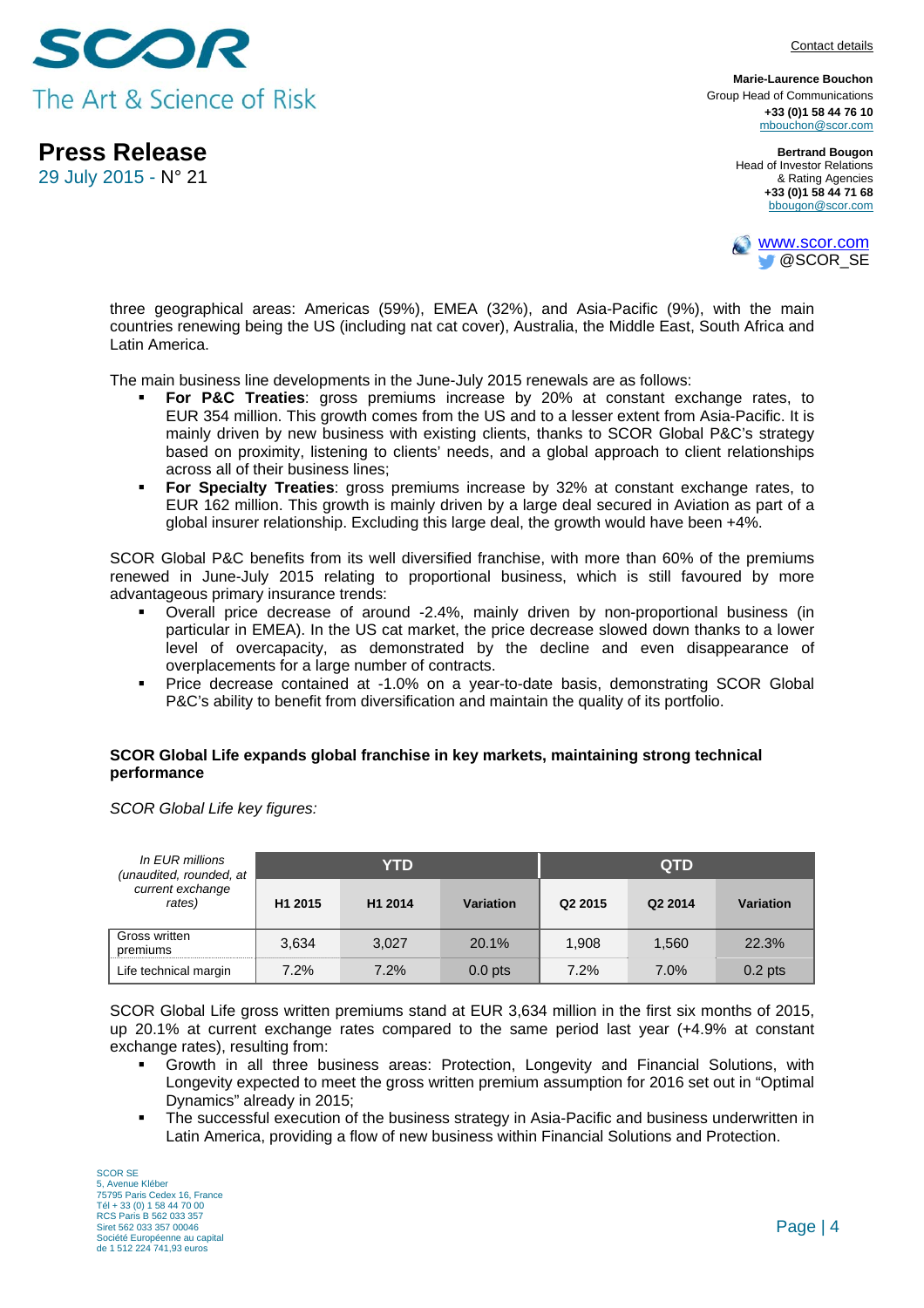

**Press Release** 

29 July 2015 - N° 21

**Marie-Laurence Bouchon** Group Head of Communications **+33 (0)1 58 44 76 10** mbouchon@scor.com

> **Bertrand Bougon**  Head of Investor Relations & Rating Agencies **+33 (0)1 58 44 71 68**  bbougon@scor.com



SCOR Global Life records a robust technical margin of 7.2%, thanks to:

- New business profitability, which continues to meet the Group ROE target of 1,000 bps above risk-free rate;
- The mortality experience of the in-force book of business, which is in line with expectations.

### **SCOR Global Investments delivers a strong return on invested assets of 3.4%, in a particularly low yield environment**

#### *SCOR Global Investments key figures:*

| In EUR millions<br>(unaudited, rounded, at current       |                     | <b>YTD</b> |           | <b>QTD</b>          |         |           |
|----------------------------------------------------------|---------------------|------------|-----------|---------------------|---------|-----------|
| exchange rates)                                          | H <sub>1</sub> 2015 | H1 2014    | Variation | Q <sub>2</sub> 2015 | Q2 2014 | Variation |
| Total investments                                        | 26,120              | 22,954     | 13.8%     | 26.120              | 22,954  | 13.8%     |
| of which total invested<br>$\bullet$<br>assets           | 17,303              | 14.721     | 17.5%     | 17.303              | 14,721  | 17.5%     |
| of which total funds<br>$\bullet$<br>withheld by cedants | 8.817               | 8.233      | 7.1%      | 8.817               | 8.233   | 7.1%      |
| Return on investments                                    | 2.9%                | 2.6%       | $0.3$ pts | 2.9%                | 2.7%    | $0.2$ pts |
| Return on invested assets                                | 3.4%                | 2.9%       | $0.5$ pts | 3.4%                | 3.1%    | $0.3$ pts |

 $(*)$  Annualized, including interest on deposits (i.e. interest on funds withheld).<br> $(**)$  Annualized, excluding interest on deposits (i.e. interest on funds withheld).

In the current uncertain market environment, SCOR Global Investments momentarily halts the rebalancing of the investment portfolio and increases liquidity by 4 percentage points to 9% of the invested assets portfolio, while maintaining the fixed income portfolio duration (excluding cash) stable at 4.1 years at 30 June 2015.

SCOR Global Investments maintains its prudent investment strategy: the stable average rating of AAbears witness to the quality of the fixed income portfolio. Moreover, SCOR Global Investments continues to have no exposure to sovereign debt from the GIIPS countries<sup>5</sup>. As at 30 June 2015, the expected cash flow on the fixed income portfolio over the next 24 months stands at EUR 5.8 billion (including cash and short-term investments), facilitating dynamic management of the reinvestment policy in view of a possible rise in interest rates.

During the first half of 2015, invested assets generate a strong financial contribution of EUR 297 million. The active management policy employed by SCOR Global Investments has enabled

<sup>&</sup>lt;sup>5</sup> Greece, Ireland, Italy, Portugal, Spain.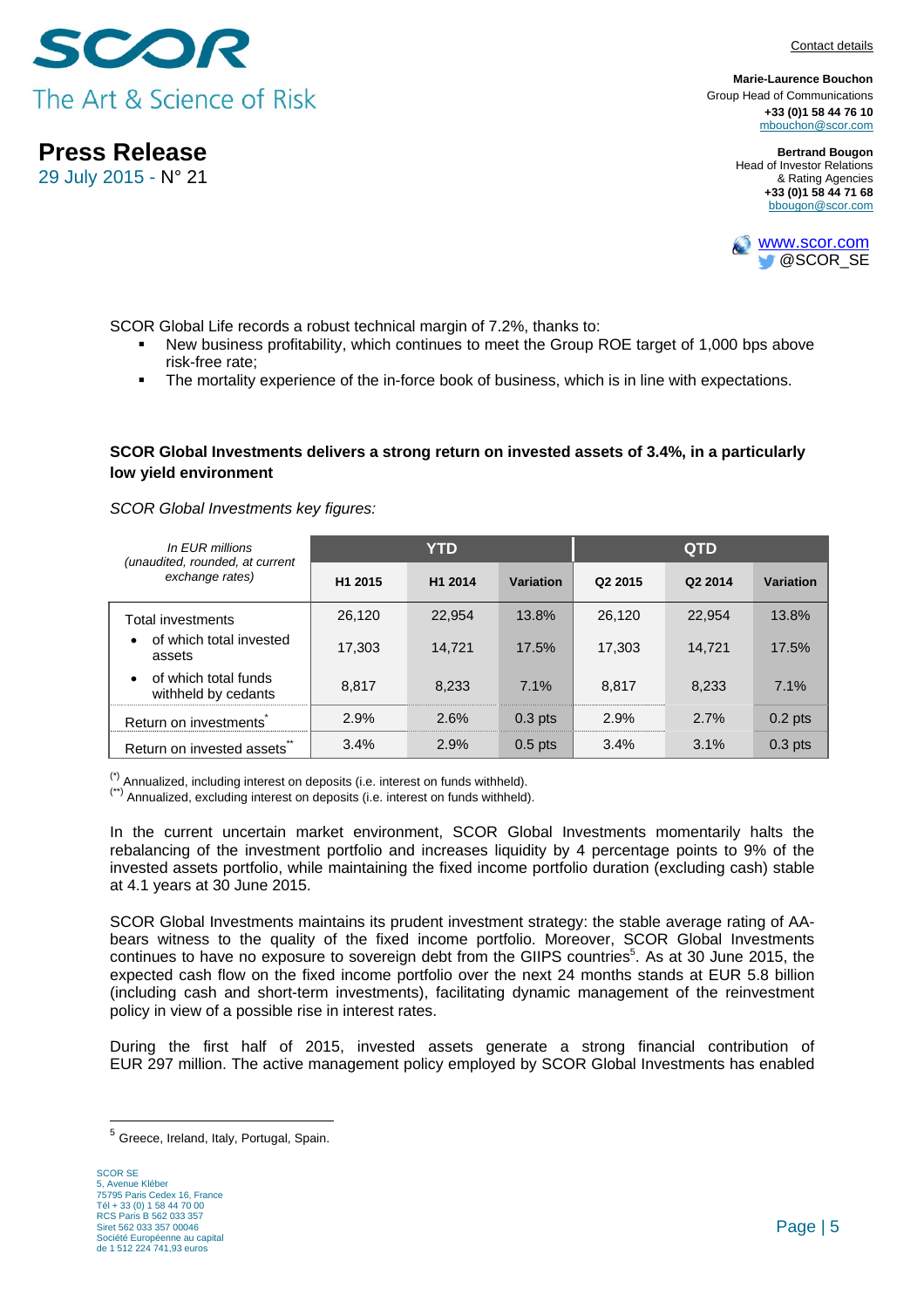

**Press Release** 

29 July 2015 - N° 21

**Marie-Laurence Bouchon** Group Head of Communications **+33 (0)1 58 44 76 10** mbouchon@scor.com

> **Bertrand Bougon**  Head of Investor Relations & Rating Agencies **+33 (0)1 58 44 71 68**  bbougon@scor.com



the Group to record capital gains of EUR 128 million in H1 2015, coming mainly from the equity portfolio and to a lesser extent from the fixed income portfolio.

The return on invested assets stands at 3.4% for the first six months of 2015, compared to 2.9% for the same period last year. Taking account of funds withheld by cedants, the net rate of return on investments stands at 2.9% for the first half of 2015.

Invested assets (excluding funds withheld by cedants) stand at EUR 17,303 million as at 30 June 2015, and are composed as follows: 8% cash, 79% fixed income (of which 1% are short-term investments), 3% loans, 3% equities, 5% real estate and 2% other investments. Total investments, including EUR 8,817 million of funds withheld, stand at EUR 26,120 million at 30 June 2015, compared to EUR 24,854 million at 31 December 2014.

> **\* \* \***

### **APPENDIX**

### **1 - P&L Key figures H1 and Q2 2015**

| In EUR millions<br>(unaudited, rounded, at |                     | <b>YTD</b>     |                  | <b>QTD</b>          |         |           |
|--------------------------------------------|---------------------|----------------|------------------|---------------------|---------|-----------|
| current exchange rates)                    | H <sub>1</sub> 2015 | H1 2014        | <b>Variation</b> | Q <sub>2</sub> 2015 | Q2 2014 | Variation |
| <b>Gross written premiums</b>              | 6,493               | 5,427          | 19.6%            | 3,369               | 2,758   | 22.2%     |
| P&C gross written<br>premiums              | 2.859               | 2,400          | 19.1%            | 1,461               | 1.198   | 22.0%     |
| Life gross written<br>premiums             | 3,634               | 3,027          | 20.1%            | 1,908               | 1,560   | 22.3%     |
| Net investment income                      | 365                 | 281            | 29.9%            | 185                 | 149     | 24.2%     |
| <b>Operating results</b>                   | 540                 | 403            | 34.0%            | 253                 | 193     | 31.1%     |
| Net income <sup>1</sup>                    | 327                 | 256            | 27.7%            | 152                 | 121     | 25.6%     |
| Earnings per share<br>(EUR)                | 1.77                | 1.38           | 27.9%            | 0.82                | 0.65    | 26.1%     |
| Operating cash flow                        | 130                 | $\mathfrak{p}$ | x64              | 68                  | 103     | $-34.0%$  |

*1: Consolidated net income, Group share.*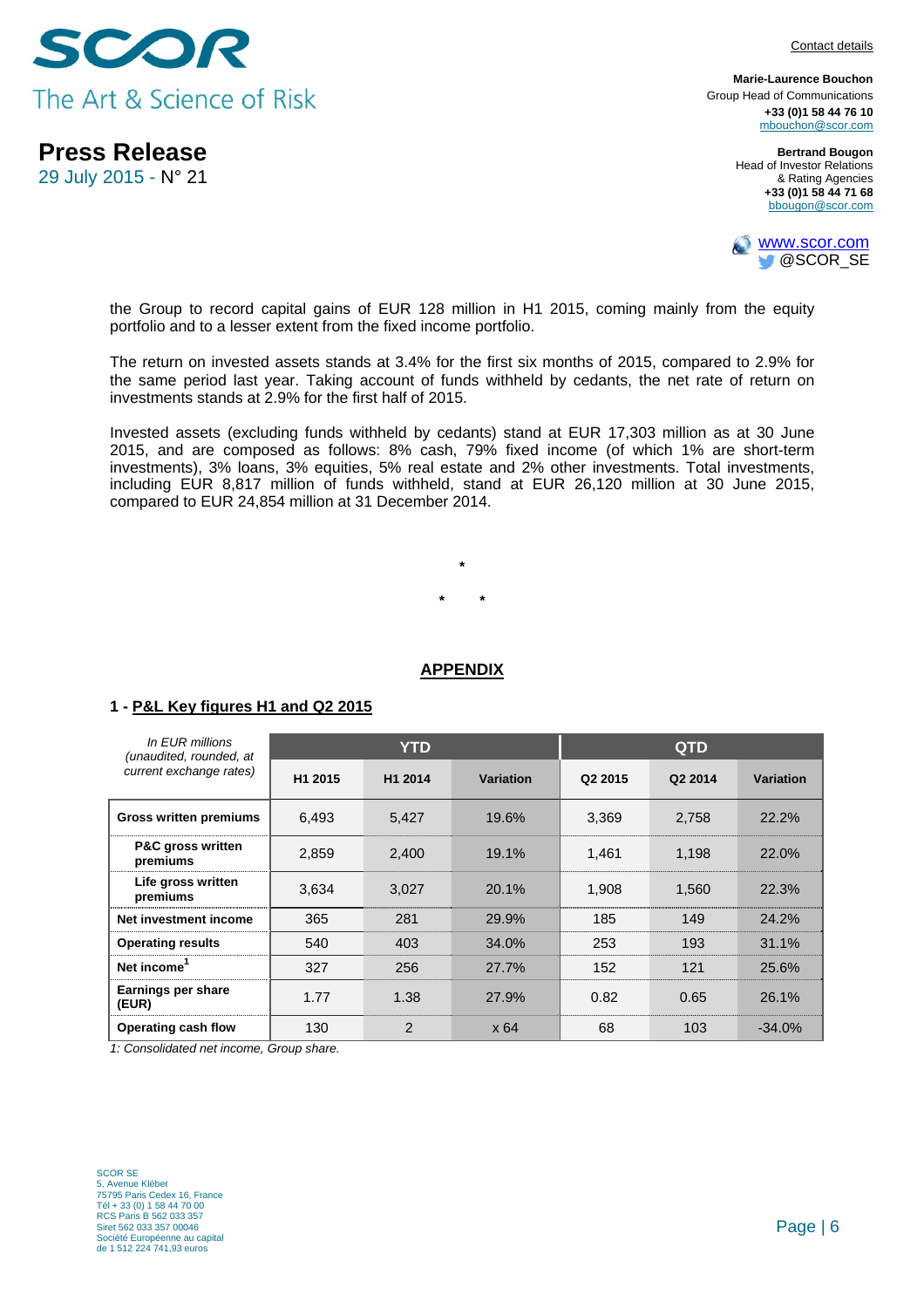



**Press Release** 

29 July 2015 - N° 21

**Marie-Laurence Bouchon** Group Head of Communications **+33 (0)1 58 44 76 10** mbouchon@scor.com

> **Bertrand Bougon**  Head of Investor Relations & Rating Agencies **+33 (0)1 58 44 71 68**  bbougon@scor.com



## **2 - P&L Key ratios H1 and Q2 2015**

| (Unaudited)                              |         | <b>YTD</b> |           | <b>QTD</b>          |         |                  |
|------------------------------------------|---------|------------|-----------|---------------------|---------|------------------|
|                                          | H1 2015 | H1 2014    | Variation | Q <sub>2</sub> 2015 | Q2 2014 | <b>Variation</b> |
| Return on investments <sup>1</sup>       | 2.9%    | 2.6%       | $0.3$ pts | 2.9%                | 2.7%    | $0.2$ pts        |
| Return on invested assets <sup>1,2</sup> | 3.4%    | 2.9%       | $0.5$ pts | 3.4%                | 3.1%    | $0.3$ pts        |
| P&C net combined ratio <sup>3</sup>      | 90.9%   | 90.9%      | $0.0$ pts | 92.6%               | 92.8%   | $-0.2$ pts       |
| Life technical margin <sup>4</sup>       | 7.2%    | 7.2%       | $0.0$ pts | 7.2%                | 7.0%    | $0.2$ pts        |
| Group cost ratio <sup>5</sup>            | 5.1%    | 5.0%       | $0.1$ pts | 5.1%                | 5.0%    | $0.1$ pts        |
| Return on equity (ROE) <sup>6</sup>      | 11.1%   | 10.3%      | $0.8$ pts | 10.3%               | 9.8%    | $0.5$ pts        |

1: Annualized; 2: Excluding funds withheld by cedants; 3: The combined ratio is the sum of the total claims, the total *commissions and the total P&C management expenses, divided by the net earned premiums of SCOR Global P&C; 4: The technical margin for SCOR Global Life is the technical result divided by the net earned premiums of SCOR Global Life; 5: The cost ratio is the total management expenses divided by the gross written premiums; 6: Annualized. The ROE calculation method was adjusted to take into account material foreign exchange rate movements that did not occur evenly through the reporting period. A daily weighted average is applied for the currency or currencies that experienced such movements and a simple*  weighted average is applied for the other currencies. The ratio previously reported was 10.3% for H1 2014.

### **3 - Balance sheet Key figures as at 30 June 2015**

| In EUR millions<br>(unaudited, rounded, at current exchange | <b>Key Figures</b> |                        |           |  |  |  |  |
|-------------------------------------------------------------|--------------------|------------------------|-----------|--|--|--|--|
| rates)                                                      | As at 30 June 2015 | As at 31 December 2014 | Variation |  |  |  |  |
| Total investments <sup>1,2</sup>                            | 26,120             | 24.854                 | 5.1%      |  |  |  |  |
| <b>Technical reserves (gross)</b>                           | 27,162             | 25,839                 | 5.1%      |  |  |  |  |
| Shareholders' equity                                        | 6.026              | 5.729                  | 5.2%      |  |  |  |  |
| Book value per share (EUR)                                  | 32.29              | 30.60                  | 5.5%      |  |  |  |  |
| <b>Financial leverage ratio</b>                             | 24.1%              | 23.1%                  | 1.0 pts   |  |  |  |  |
| <b>Total liquidity</b>                                      | 1,663              | 940                    | 76.9%     |  |  |  |  |

*1: Total investment portfolio includes both invested assets and funds withheld by cedants, accrued interest, cat bonds, mortality bonds and FX derivatives; 2: Excluding 3rd party net insurance business investments.* 

**\* \*** 

**\***